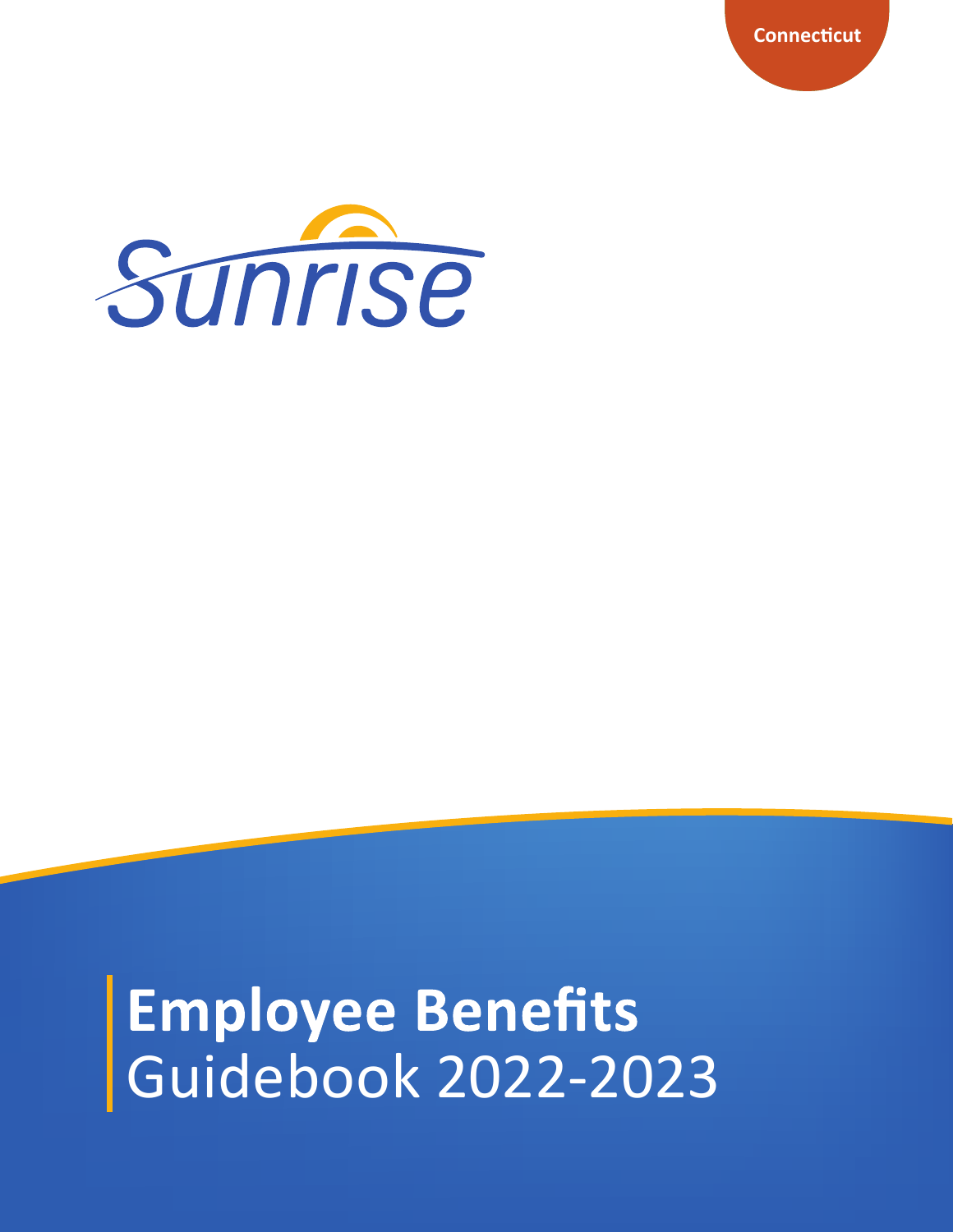## Content

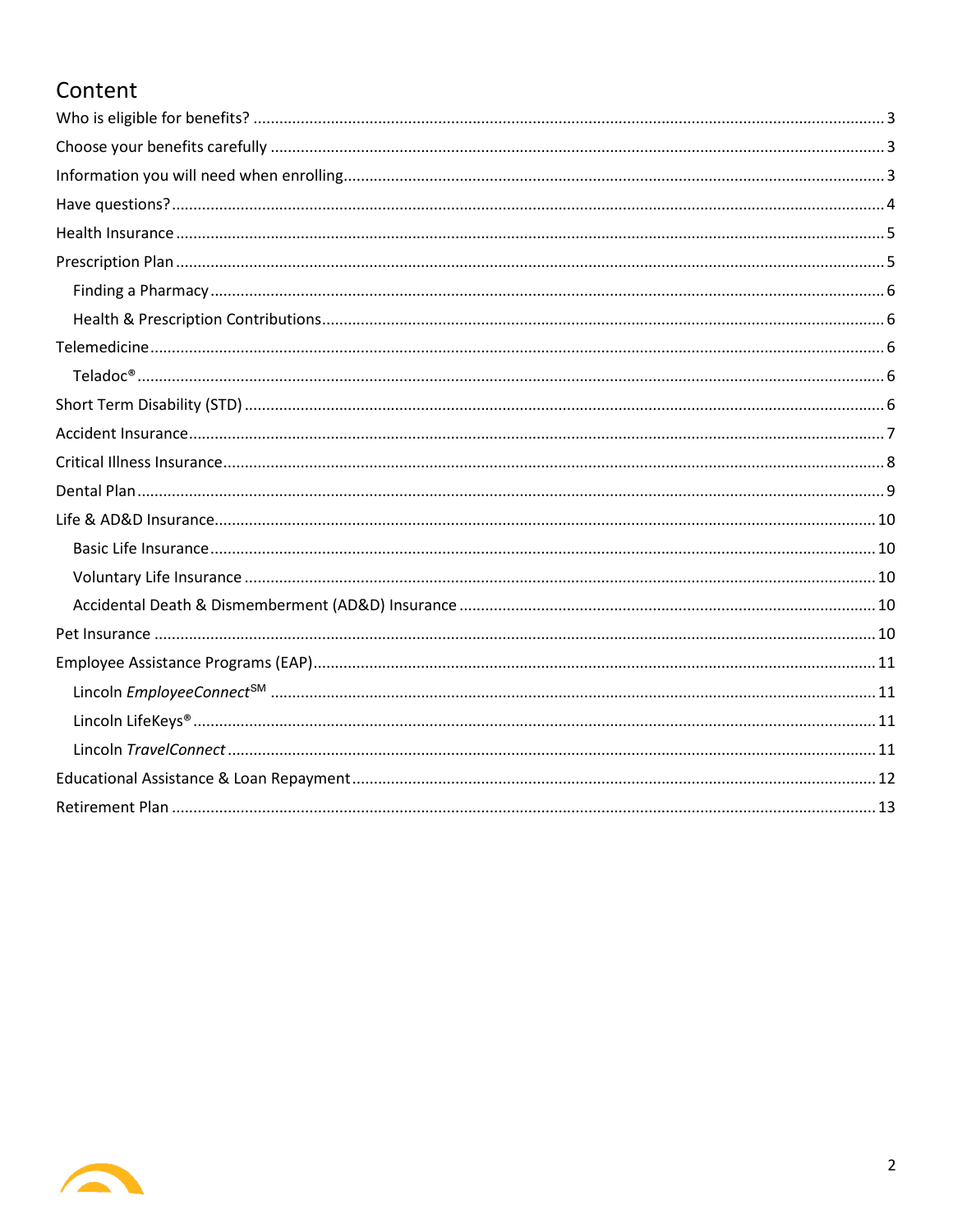# <span id="page-2-0"></span>Who is eligible for benefits?

You are eligible for Sunrise's benefit plans the first of the month following or coinciding with 60 days of employment with Sunrise as long as you work a minimum of 30 hours per week. Eligible dependents include your legal spouse and your dependent child(ren) to age 26.

Please speak with Human Resources or a Benefit Coach during open enrollment if you have questions.

# <span id="page-2-1"></span>Choose your benefits carefully

## Plan Year 4/1/2022 – 3/31/2023

Please carefully consider your benefit elections. The choices you make during annual open enrollment will remain in place the entire plan year (4/1/22 – 3/31/23). The only time you may change your benefits throughout the year is when you experience a qualifying life event, such as:

- Change in status such as marriage, birth, adoption, death, divorce, or employment changes
- Dependent employer's open enrollment
- HIPAA special enrollment rights
- FMLA special requirements
- Changes due to a judgment, decree, or court order
- Entitlement to Medicare or Medicaid

You must notify the Sunrise Human Resources within 30 days of any qualifying event that will affect your benefit elections. If you do not, your benefit change must wait until the next open enrollment period.

## <span id="page-2-2"></span>Information you will need when enrolling

#### **Dependent info:**

- Name
- Date of birth
- Social Security #

#### **Beneficiary info:**

- Name
- Date of birth
- Relationship to you

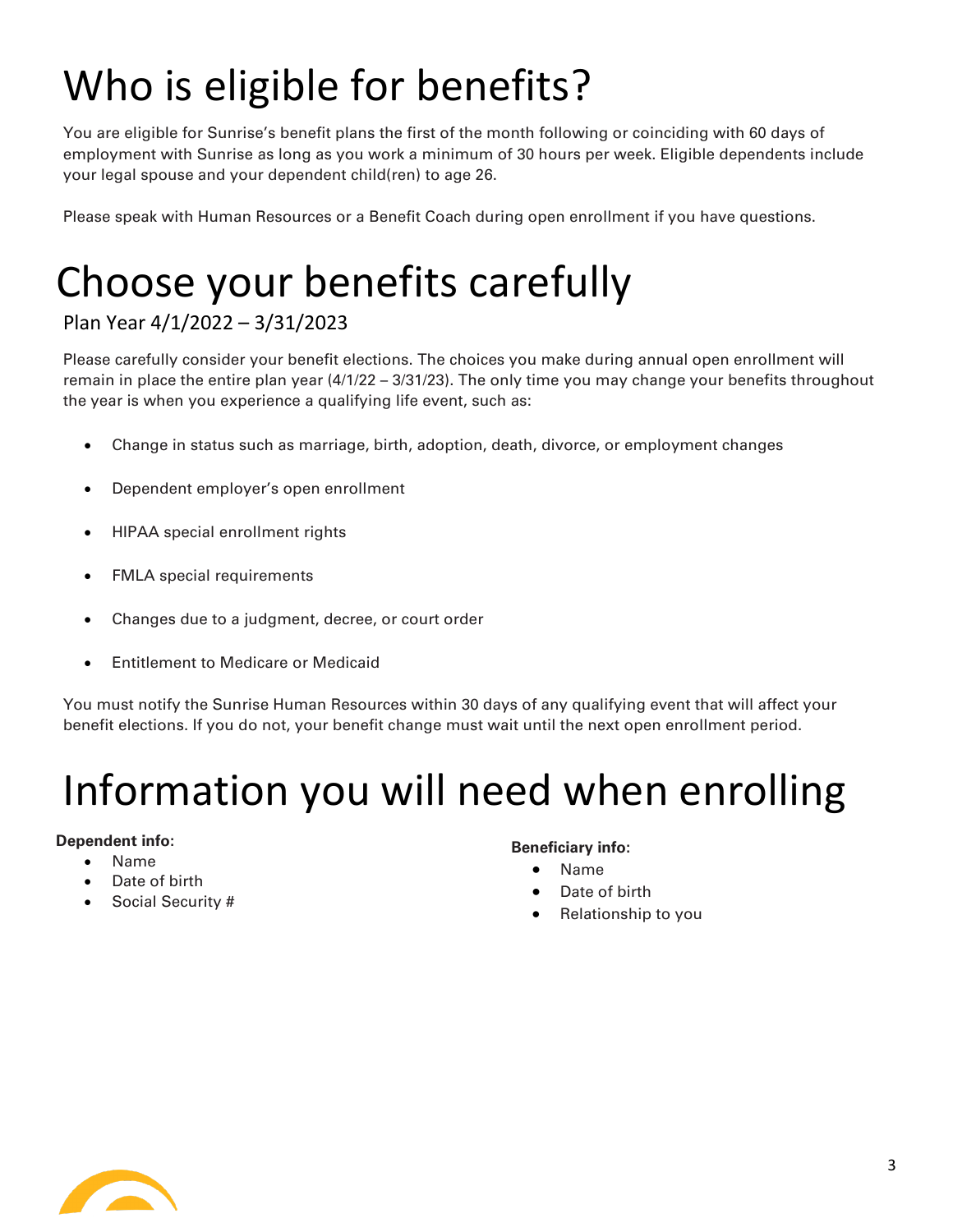# <span id="page-3-0"></span>Have questions?

### Where to find answers

#### **Human Resources Department**

Human Resources staff can be reached at 305-273-3086, Monday - Friday, 8:30 am - 6 pm ET. Email: HRInbox@SunriseGroup.org

#### **Summary of Benefit Coverage (SBC) & Summary Plan Descriptions (SPD)**

All Summary of Benefits and Coverage (SBC) and 2022 Summary Plan Description (SPD) documents are housed in Ultimate.

| If you have questions about         | <b>Contact</b>         | <b>Phone</b>                                         | Website or email                                                                         |  |
|-------------------------------------|------------------------|------------------------------------------------------|------------------------------------------------------------------------------------------|--|
| <b>Medical Insurance</b>            | United<br>Healthcare   | 1-866-414-1959                                       | www.myuhc.com                                                                            |  |
| Telemedicine                        | Teladoc                | 1-800-TELADOC<br>$(1 - 800 - 835 - 2362)$            | www.Teladoc.com                                                                          |  |
| <b>Prescription Drug Plan</b>       | OptumRx/<br><b>UHC</b> | 1-866-414-1959                                       | www.myuhc.com                                                                            |  |
| Dental                              | Cigna                  | 1-800-997-1654                                       | www.mycigna.com                                                                          |  |
| <b>Basic Life</b>                   |                        |                                                      |                                                                                          |  |
| Voluntary Life Insurance            |                        | 1-800-423-2765                                       |                                                                                          |  |
| <b>Voluntary AD&amp;D Insurance</b> | Lincoln                |                                                      | www.LFG.com                                                                              |  |
| Short-Term Disability (STD)         | Financial              | Reference ID:                                        |                                                                                          |  |
| Employee Assistance Program (EAP)   | Group                  | <b>SUNRISECO</b>                                     |                                                                                          |  |
| Accident                            |                        |                                                      |                                                                                          |  |
| <b>Critical Illness</b>             |                        |                                                      |                                                                                          |  |
| Pet Insurance                       | Nationwide             | 1-877-738-7874                                       | https://benefits.petinsurance.com/sunrisegroup<br>Claims: submitmyclaim@petinsurance.com |  |
| <b>Student Loan Repayment</b>       | Goodly                 |                                                      | https://app.goodlyapp.com/employee/accept/U<br>UvknkhJxvBB or<br>support@goodlyapp.com   |  |
| <b>Retirement Plan</b>              | AIG                    | 1-800-448-2542<br><b>Cesar Caram</b><br>305-817-2250 |                                                                                          |  |

This benefit guide describes the highlights of our benefits in non-technical language. Your specific rights to benefits under the plan are governed solely, and in every respect, by the official documents and not the information in this summary. If there is any discrepancy between the descriptions of the programs as contained in this guide and the official plan documents, the language of the official document shall prevail as accurate. Please refer to the plan-specific documents for detailed plan information. Any plan benefits may be modified in the future to meet Internal Revenue Service rules or as decided by Sunrise.

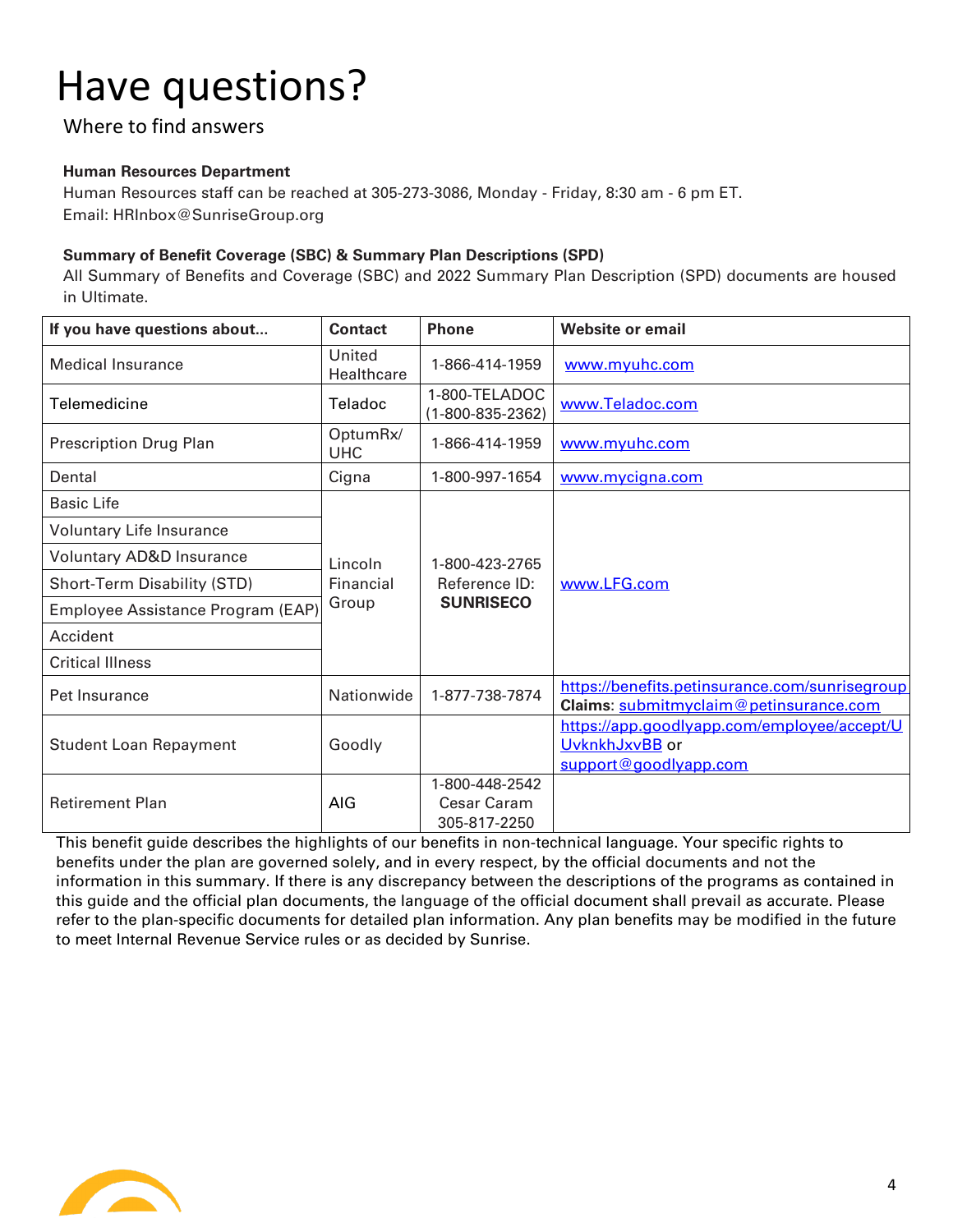# <span id="page-4-0"></span>Health Insurance

## UnitedHealthcare

Your plan also includes prescription drug coverage.

| <b>Plan Benefits</b>                    | <b>CHOICE PLUS - BXFH PLAN</b> |  |  |  |  |
|-----------------------------------------|--------------------------------|--|--|--|--|
| Coinsurance                             | 100%                           |  |  |  |  |
| Annual Deductible: Individual/Family    | \$1,500 / \$3,000              |  |  |  |  |
| Annual Out-of-Pocket (OOP):             | \$2,000 / \$4,000              |  |  |  |  |
| Individual/Family (includes deductible) |                                |  |  |  |  |
| Lifetime Maximum                        | Unlimited                      |  |  |  |  |
| <b>Physician Services</b>               |                                |  |  |  |  |
| <b>Preventive Care Services</b>         | 100%                           |  |  |  |  |
| Primary Care Physician Office visit     | \$20 copay                     |  |  |  |  |
| <b>Specialist Office Visit</b>          | \$20 copay                     |  |  |  |  |
| <b>Diagnostics and Imaging</b>          |                                |  |  |  |  |
| Diagnostic Lab                          | 100%                           |  |  |  |  |
| Diagnostic X-ray                        | 100%                           |  |  |  |  |
| Diagnostic Complex Imaging (CAT, MRI,   | 100%                           |  |  |  |  |
| MRA/MRS and PET scans)                  |                                |  |  |  |  |
| <b>Facility/Hospital Services</b>       |                                |  |  |  |  |
| <b>Urgent Care</b>                      | \$75 copay                     |  |  |  |  |
| Emergency Room (Copay waived if         | $$150$ copay                   |  |  |  |  |
| admitted)                               |                                |  |  |  |  |
| <b>Outpatient Surgery</b>               | 100%, after deductible         |  |  |  |  |
| <b>Hospital Inpatient</b>               | 100%, after deductible         |  |  |  |  |
| <b>Out of Network Benefits</b>          |                                |  |  |  |  |
| Coinsurance                             | 80%                            |  |  |  |  |

## <span id="page-4-1"></span>Prescription Plan

### UnitedHealthcare

The prescription plan is included with your Sunrise Health insurance. UnitedHealthcare's pharmacy benefit manager is OptumRx.

| Retail Pharmacy Copay (copay varies by the pharmacy you use) |                                |  |  |
|--------------------------------------------------------------|--------------------------------|--|--|
| <b>Plan Benefits</b>                                         | <b>CHOICE PLUS - BXFH PLAN</b> |  |  |
| <b>Retail Pharmacy Copay</b>                                 |                                |  |  |
| Generic                                                      | \$5                            |  |  |
| Preferred                                                    | \$25                           |  |  |
| Non-Preferred                                                | \$40                           |  |  |
| Mail Order                                                   |                                |  |  |
| Generic                                                      | \$12.50                        |  |  |
| Preferred                                                    | \$62.50                        |  |  |
| Non-Preferred                                                | \$100                          |  |  |

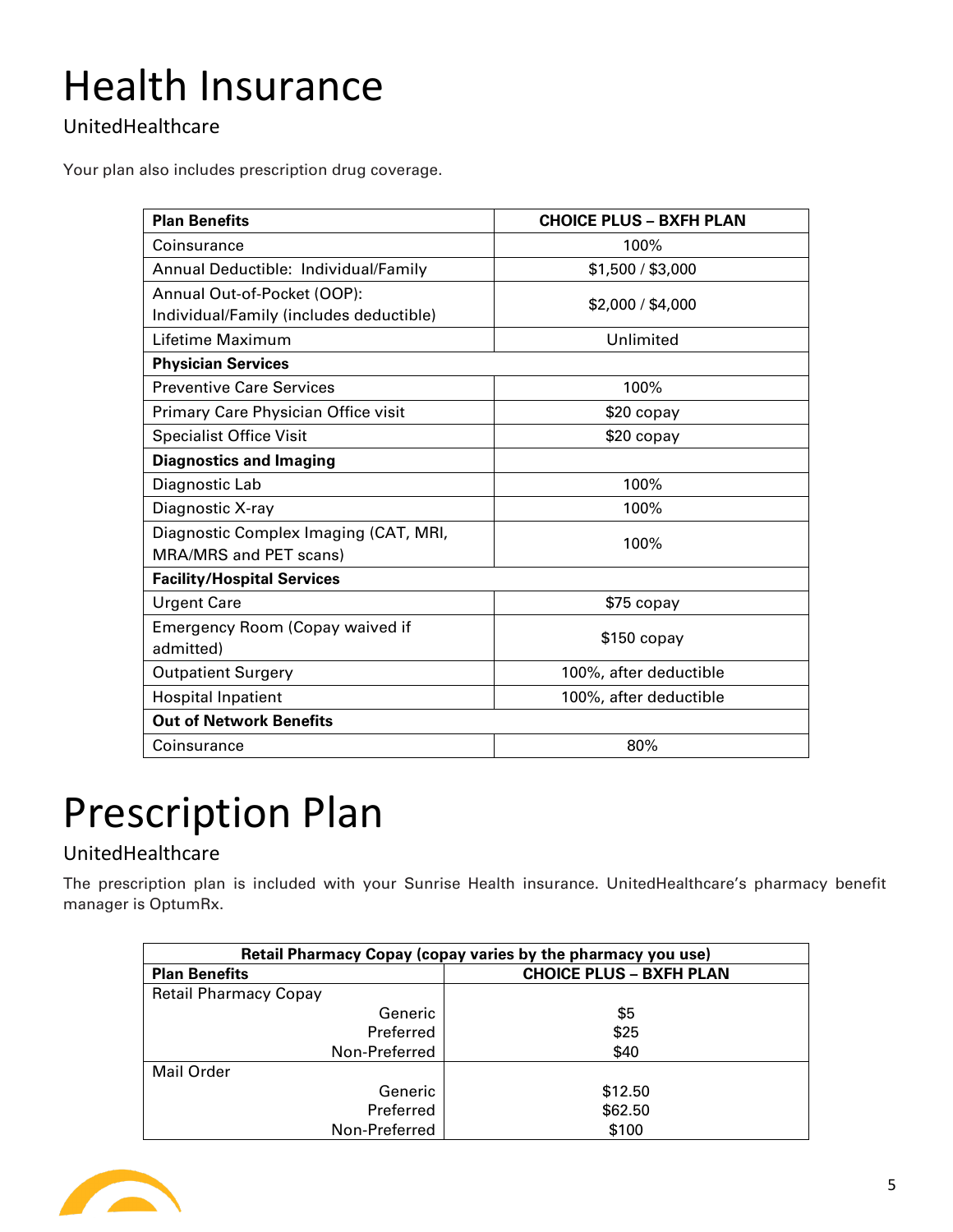## <span id="page-5-0"></span>Finding a Pharmacy

The UnitedHealthcare pharmacy network consists of independent and retail pharmacies as well as a mail order option. For more information, please visit [https://uhc.welcometouhc.com/pharmacy-benefits.](https://uhc.welcometouhc.com/pharmacy-benefits)

### <span id="page-5-1"></span>Health & Prescription Contributions

| <b>Employee Biweekly Deductions</b> |          |                   |  |
|-------------------------------------|----------|-------------------|--|
| <b>CHOICE PLUS – BXFH PLAN</b>      |          |                   |  |
| Employee Only<br>$Emplovee + 1$     |          | Employee + Family |  |
| \$208.56                            | \$986.93 | \$1,461.15        |  |

## <span id="page-5-2"></span>Telemedicine

### <span id="page-5-3"></span>Teladoc®

Teladoc gives you access 24 hours, 7 days a week to a U.S. board-certified doctor through the convenience of phone, video, or mobile app visits. It's an affordable option for quality medical, dermatology, and behavioral healthcare. Teladoc doctors can treat many medical conditions, including:

- Cold & flu symptoms
- **Allergies**
- Pink eye
- Skin problems

Call 1-800-TELADOC (800-835-2362), visit [www.teladoc.com](http://www.teladoc.com/) or download the app.

It's quick and easy to set up an account through the Teladoc mobile app. Simply download the Teladoc app and follow the four steps:

- 1. Confirm benefits Provide some information about yourself
- 2. Benefit confirmation Teladoc will confirm that they found your benefits and you can then continue creating your account.
- 3. Create account provide your contact information and preferred language
- 4. Complete account create your username and password and pick your security questions to ensure your account is secure

# <span id="page-5-4"></span>Short Term Disability (STD)

### Lincoln Financial Group

If you are sick or hurt off the job and are unable to work, short-term disability (STD) can replace a portion of your income while you recover. STD insurance is a voluntary plan that you may purchase on your own. You will need to satisfy a waiting period before STD pays benefits. The plan pays 60% of gross income up to a maximum of \$1,500 per week.

For cost information log on or speak with a Benefit Coach when you enroll.



- Respiratory infection
- Sinus problems
- And more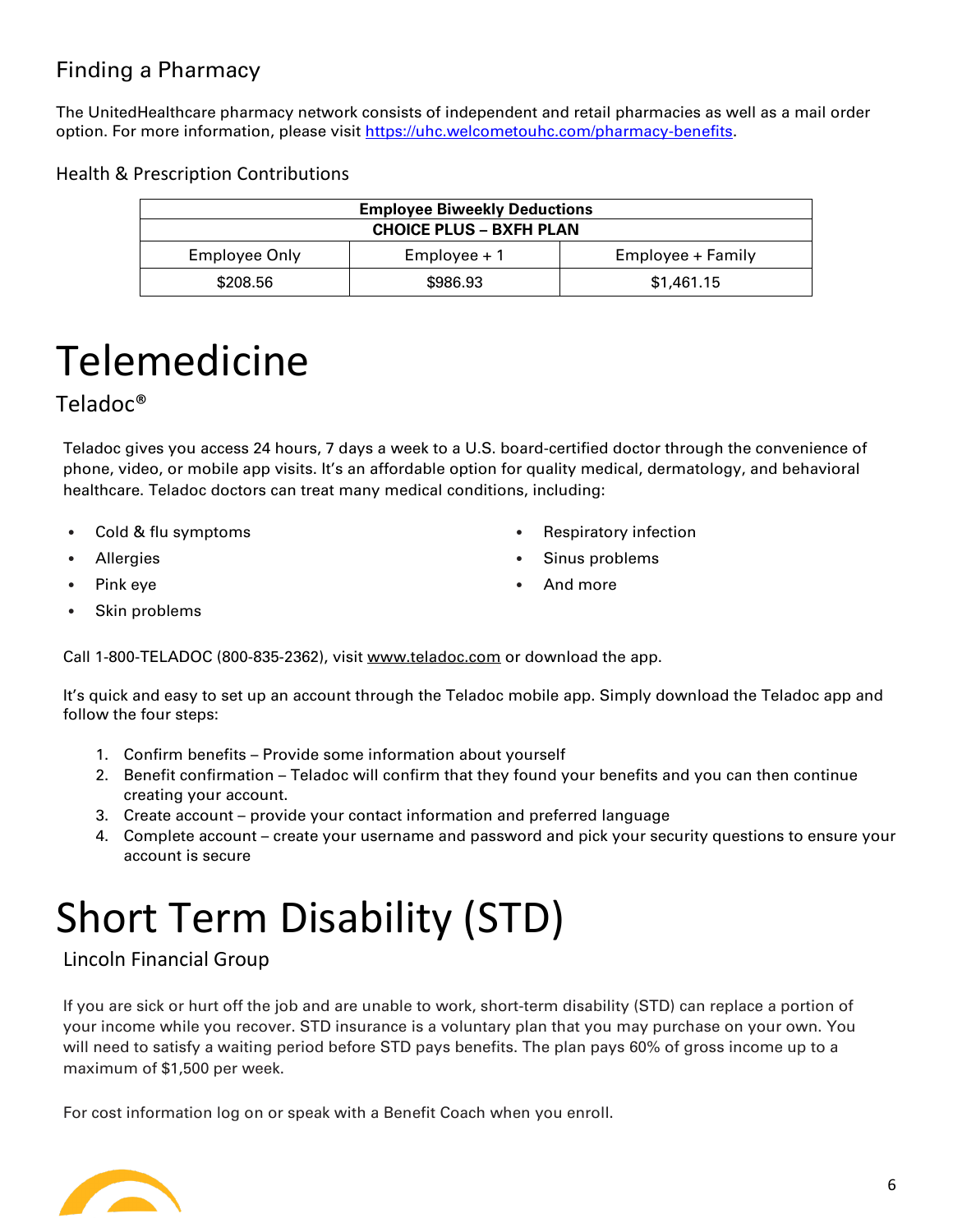# <span id="page-6-0"></span>Accident Insurance

### Lincoln Financial Group

In the U.S. there are approximately 40 million trips to the emergency room annually due to injuries.<sup>1</sup> These visits can be expensive and even seemingly small injuries can come with unexpectedly high hospital bills. You may be thinking — that's why I have medical insurance. But even the best medical plans may leave you with unexpected expenses like deductibles, copays, extra costs for out-of-network care and non-covered services. This plan provides a lump- sum payment for covered events, such as:

- Fractures
- Concussions
- Dislocations
- Lacerations
- Burns
- Eye injuries
- Skin grafts
- Coma
- Torn knee cartilage
- Ruptured disc
- And more

This plan provides protection for covered events experienced while off-the-job only. You'll receive a lump-sum payment when you have these covered medical services/treatments:<sup>3</sup>

• Ambulance

**Transportation** 

• Emergency care

• Home modifications

• Surgery

And best of all, the payment is made directly to you, and is in addition to any other insurance you may have. It's yours to spend however you like, including for your or your family's everyday living expenses. Multiple benefits can be paid for multiple injuries from the same covered accident. Whatever you need while recovering from an accident or injury, accident insurance is there to make life a little easier.

| <b>Accident Insurance</b> | <b>Employee Biweekly Deductions</b> |
|---------------------------|-------------------------------------|
| <b>Employee Only</b>      | \$7.20                              |
| Employee + Spouse         | \$10.08                             |
| Employee + Child(ren)     | \$12.20                             |
| Employee + Family         | \$16.14                             |

<span id="page-6-1"></span>1.Centers for Disease Control and Prevention: Emergency Department Visits. CDC/National Center for Health Statistics. Accessed March 2018.

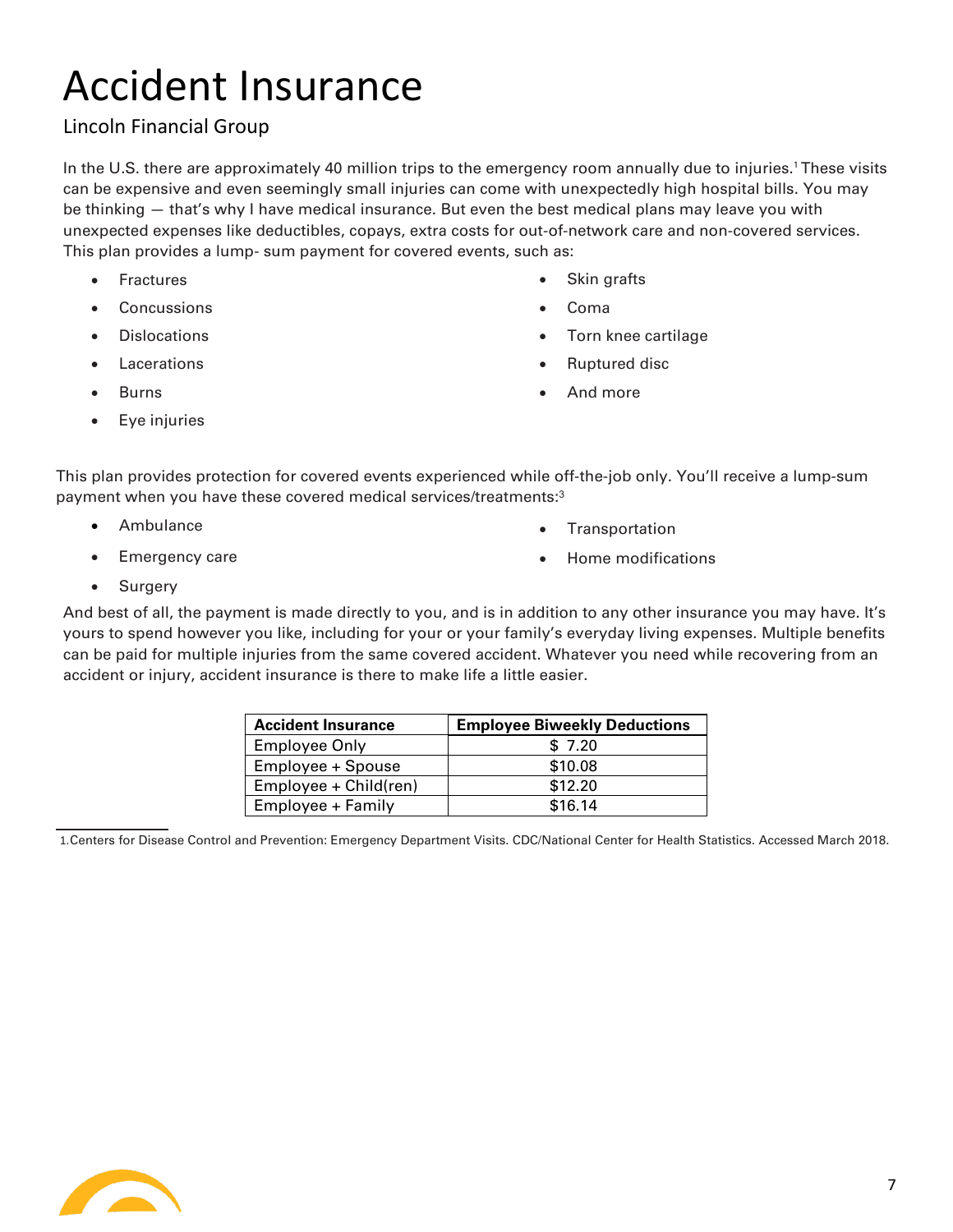# Critical Illness Insurance

### Lincoln Financial Group

Studies show that some families spend as much as \$14,444 or more during a time of critical illness and recovery.<sup>1</sup> Most families don't have that kind of money in reserve. Quality health and disability income insurance plans aren't always enough. Critical illness insurance provides a lump-sum payment if you or a covered family member is diagnosed with a covered critical illness:

- Heart heart attack, heart transplant, stroke and more
- Cancer invasive cancer, cancer in situ, benign brain tumor, bone marrow transplant
- Organ end stage renal failure, major organ transplant and more
- Quality of life ALS/Lou Gehrig's Disease, advanced Alzheimer's disease, advanced Parkinson's disease, advanced MS, loss of sight, hearing, or speech

Payments will be made directly to you, not to the doctors, hospitals, or other health care providers. Spend it as you see fit, even to cover ongoing household bills like groceries, childcare, mortgage and car payments, or any other way you want. The choice is yours.

Premiums are based on your age and your tobacco status. Dependent coverage (25% of the employee's benefit amount) is included at no additional cost. Log on or speak with a Benefit Coach for your specific cost.

1.MetLife Accident and Critical Illness Impact Study, October 2013.

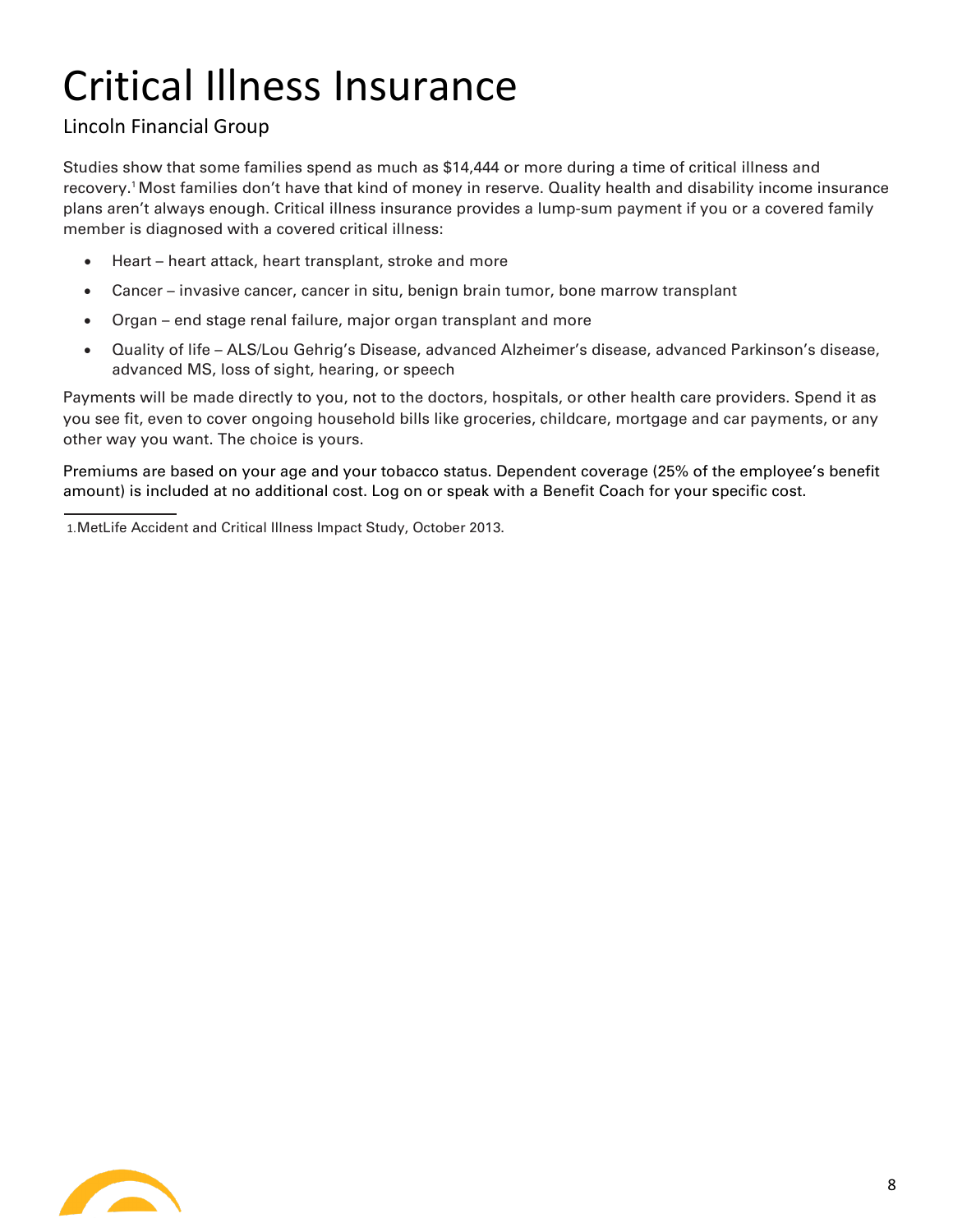# <span id="page-8-0"></span>Dental Plan

**Cigna** 

Sunrise offers dental plan options that cover routine check-ups & additional services needed for your dental health. Find an in-network dentist using the Provider Search instructions below.

|                                                                                                                                                                                                                                                                                                                                               |                                                                                                                                                                                                                                                                                                                                                                       | <b>Dental PPO - DPPO</b>                                                                                                                                                                                                                                                             |                                         |  |
|-----------------------------------------------------------------------------------------------------------------------------------------------------------------------------------------------------------------------------------------------------------------------------------------------------------------------------------------------|-----------------------------------------------------------------------------------------------------------------------------------------------------------------------------------------------------------------------------------------------------------------------------------------------------------------------------------------------------------------------|--------------------------------------------------------------------------------------------------------------------------------------------------------------------------------------------------------------------------------------------------------------------------------------|-----------------------------------------|--|
| <b>Plan Benefits</b>                                                                                                                                                                                                                                                                                                                          | Dental HMO - DHMO (L1-09)                                                                                                                                                                                                                                                                                                                                             | <b>In Network</b>                                                                                                                                                                                                                                                                    | <b>Out-of-Network</b>                   |  |
| Coinsurance                                                                                                                                                                                                                                                                                                                                   |                                                                                                                                                                                                                                                                                                                                                                       |                                                                                                                                                                                                                                                                                      |                                         |  |
| Class I                                                                                                                                                                                                                                                                                                                                       |                                                                                                                                                                                                                                                                                                                                                                       | 70%, no deductible                                                                                                                                                                                                                                                                   | 70%, no deductible                      |  |
| Class II                                                                                                                                                                                                                                                                                                                                      | See copay schedule                                                                                                                                                                                                                                                                                                                                                    | 40%, after deductible                                                                                                                                                                                                                                                                | 40%, after deductible                   |  |
| Class III                                                                                                                                                                                                                                                                                                                                     |                                                                                                                                                                                                                                                                                                                                                                       | 40%, after deductible                                                                                                                                                                                                                                                                | 40%, after deductible                   |  |
| Class IV                                                                                                                                                                                                                                                                                                                                      |                                                                                                                                                                                                                                                                                                                                                                       | Not covered                                                                                                                                                                                                                                                                          | Not covered                             |  |
| Deductible                                                                                                                                                                                                                                                                                                                                    |                                                                                                                                                                                                                                                                                                                                                                       |                                                                                                                                                                                                                                                                                      |                                         |  |
| Per Individual                                                                                                                                                                                                                                                                                                                                | Not applicable                                                                                                                                                                                                                                                                                                                                                        | \$50                                                                                                                                                                                                                                                                                 | \$50                                    |  |
| Per Family                                                                                                                                                                                                                                                                                                                                    | Not applicable                                                                                                                                                                                                                                                                                                                                                        | \$150                                                                                                                                                                                                                                                                                | \$150                                   |  |
| <b>Calendar Year Maximum</b>                                                                                                                                                                                                                                                                                                                  |                                                                                                                                                                                                                                                                                                                                                                       |                                                                                                                                                                                                                                                                                      |                                         |  |
| (Class I, II, and III expenses)                                                                                                                                                                                                                                                                                                               | Not applicable                                                                                                                                                                                                                                                                                                                                                        | \$750, Class I applies                                                                                                                                                                                                                                                               | \$750, Class I applies                  |  |
| Provider Information                                                                                                                                                                                                                                                                                                                          | How to locate a Dental HMO Network<br><b>General Dentist:</b><br>• Online provider directory at Cigna.com<br>or myCigna.com<br>Call the number located on your ID card<br>$\bullet$<br>to:<br>Use the Dental Office Locator via<br>$\circ$<br><b>Speech Recognition</b><br>Speak to a Customer Service<br>$\circ$<br>Representative                                   | How to locate a PPO Network General Dentist:<br>• Online provider directory at Cigna.com or<br>myCigna.com<br>• Call the number located on your ID card to:<br>o Use the Dental Office Locator via Speech<br>Recognition<br>Speak to a Customer Service<br>$\circ$<br>Representative |                                         |  |
|                                                                                                                                                                                                                                                                                                                                               | <b>Employee Biweekly Deductions</b>                                                                                                                                                                                                                                                                                                                                   |                                                                                                                                                                                                                                                                                      |                                         |  |
| <b>Coverage Level</b>                                                                                                                                                                                                                                                                                                                         | <b>DHMO</b>                                                                                                                                                                                                                                                                                                                                                           | <b>DPPO</b>                                                                                                                                                                                                                                                                          |                                         |  |
| <b>Employee Only</b>                                                                                                                                                                                                                                                                                                                          | \$13.73                                                                                                                                                                                                                                                                                                                                                               | \$24.19                                                                                                                                                                                                                                                                              |                                         |  |
| Employee + Spouse                                                                                                                                                                                                                                                                                                                             | \$23.69                                                                                                                                                                                                                                                                                                                                                               | \$41.40                                                                                                                                                                                                                                                                              |                                         |  |
| Employee + Child(ren)                                                                                                                                                                                                                                                                                                                         | \$33.67                                                                                                                                                                                                                                                                                                                                                               | \$58.60                                                                                                                                                                                                                                                                              |                                         |  |
| Employee + Family                                                                                                                                                                                                                                                                                                                             | \$38.65                                                                                                                                                                                                                                                                                                                                                               |                                                                                                                                                                                                                                                                                      | \$67.20                                 |  |
|                                                                                                                                                                                                                                                                                                                                               | Sample Procedure Listing (Current Dental Terminology <sup>®</sup> American Dental Association)                                                                                                                                                                                                                                                                        |                                                                                                                                                                                                                                                                                      |                                         |  |
| <b>Class I-Preventive &amp; Diagnostic</b><br>Oral Exams                                                                                                                                                                                                                                                                                      | <b>Class II-Basic Restorative Care</b><br>Fillings                                                                                                                                                                                                                                                                                                                    | Crowns/Inlays/Onlays                                                                                                                                                                                                                                                                 | <b>Class III-Major Restorative Care</b> |  |
| Cleanings<br>$\bullet$<br>Non-routine X-Rays<br><b>Routine X-Rays</b><br>$\bullet$<br><b>Fluoride Application (for people</b><br>$\bullet$<br>under 19)<br><b>Emergency Care to Relieve Pain</b><br>$\bullet$<br>Sealants (for people up to age 14)<br>$\bullet$<br>Space Maintainers (limited to non-<br>$\bullet$<br>orthodontic treatment) | Oral Surgery, Simple Extractions<br><b>Minor Periodontics</b><br>Root Canal Therapy/Endodontics<br><b>Major Periodontics</b><br>Anesthetics<br>Oral Surgery, All Except Simple<br>$\bullet$<br>Extractions<br>Surgical Extraction of Impacted Teeth<br>$\bullet$<br>Relines, Rebases and Adjustments<br>$\bullet$<br><b>Repairs - Dentures</b><br><b>Brush Biopsy</b> | Dentures<br><b>Bridges</b>                                                                                                                                                                                                                                                           | <b>Stainless Steel/Resin Crowns</b>     |  |

The carrier reserves the right to adjust these quoted rates based on final enrollment. This summary is for illustration purposes only. Please refer to your Benefit Summary and Contract for further details. The carrier Certificate of Coverage outlining the benefits, limitations and exclusions in the contract will prevail. Employees are responsible for paying their portion of insurance coverage. Your actual payroll deduction is based on your compensation at initiation of coverage and may change at renewal. You should review the deductions on your paycheck and if you find an

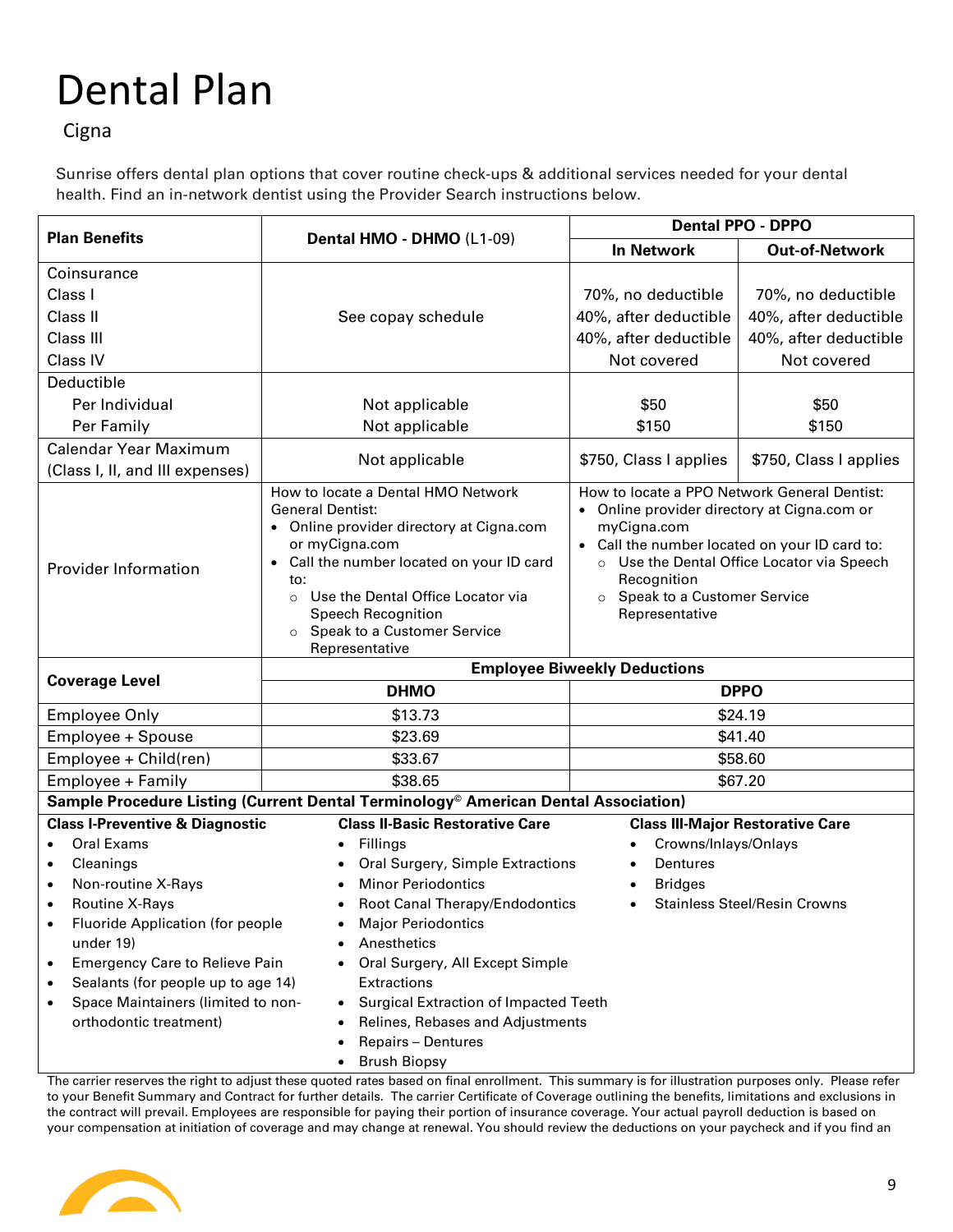error, it is your responsibility to bring it to the attention of your manager immediately. Arrangements will be made to correct the error; however, all money owed to the company will be collected.

## <span id="page-9-0"></span>Life & AD&D Insurance

### Lincoln Financial Group

### <span id="page-9-1"></span>Basic Life Insurance

Sunrise pays the entire cost of basic life Insurance for all eligible full-time employees. The face amount of the policy is \$15,000.

### <span id="page-9-2"></span>Voluntary Life Insurance

Voluntary life insurance is a voluntary plan that you can purchase to supplement your employer-paid basic life. You may purchase additional life insurance in the amount of 1x, 2x, 3x, 4x or 5x annual salary to a maximum of \$150,000.

With employee purchase of Voluntary Life insurance, you may also purchase spousal life insurance in the amount of up to \$100,000\* and/or dependent life insurance in the amount of \$10,000 per child. \*Your spouse life insurance amount cannot exceed 50% of the benefit you purchase for yourself.

Note, if electing Voluntary Life or spousal life insurance at any time outside of when you are first eligible or outside any special enrollment period or you wish to increase your coverage, you may need to complete an Evidence of Insurability (EOI) form and submit to Lincoln for review. Once reviewed, Lincoln will approve, decline, or request additional information in order to approve or decline the requested coverage.

### <span id="page-9-3"></span>Accidental Death & Dismemberment (AD&D) Insurance

Protect your loved ones from the consequences of a severe accident with accidental death and dismemberment (AD&D) insurance from Lincoln Financial Group. This policy pays a benefit if you die or lose a limb, sight, speech or hearing because of a covered accident. You may choose a benefit amount from \$10,000 to \$500,000 limited to 10x your annual salary. With employee purchase of AD&D, your spouse is eligible for a benefit of 50% of your benefit amount and your child(ren), a benefit amount of 15% of your benefit.

## <span id="page-9-4"></span>Pet Insurance

Nationwide

My Pet Protection pet insurance plans provide reimbursement for vet visits for your dog or cat. Please note, preexisting conditions are not covered.

- Use any vet, anywhere, with no pre-approvals required
- Choose your level of reimbursement 90%, 70% or 50%
- Just pay your vet bill and then submit your claim for reimbursement
- Deductible is \$250 per year, maximum annual benefit is \$7,500
- Optional wellness coverage is available for spay/neuter, dental cleaning, exams, vaccinations and more
- Rates stay the same for the life of your pet. For a quote, visit<https://benefits.petinsurance.com/sunrisegroup>
- Members have access 24/7 to the VetHelpLine for live help with any pet concern
- Multi-pet discounts and discounts on pet products and services
- Exotic pet coverage for birds, rabbits, reptile, etc. is also available. For a quote, call 1-877-738-7874



• Your 12-month policy will automatically renew (or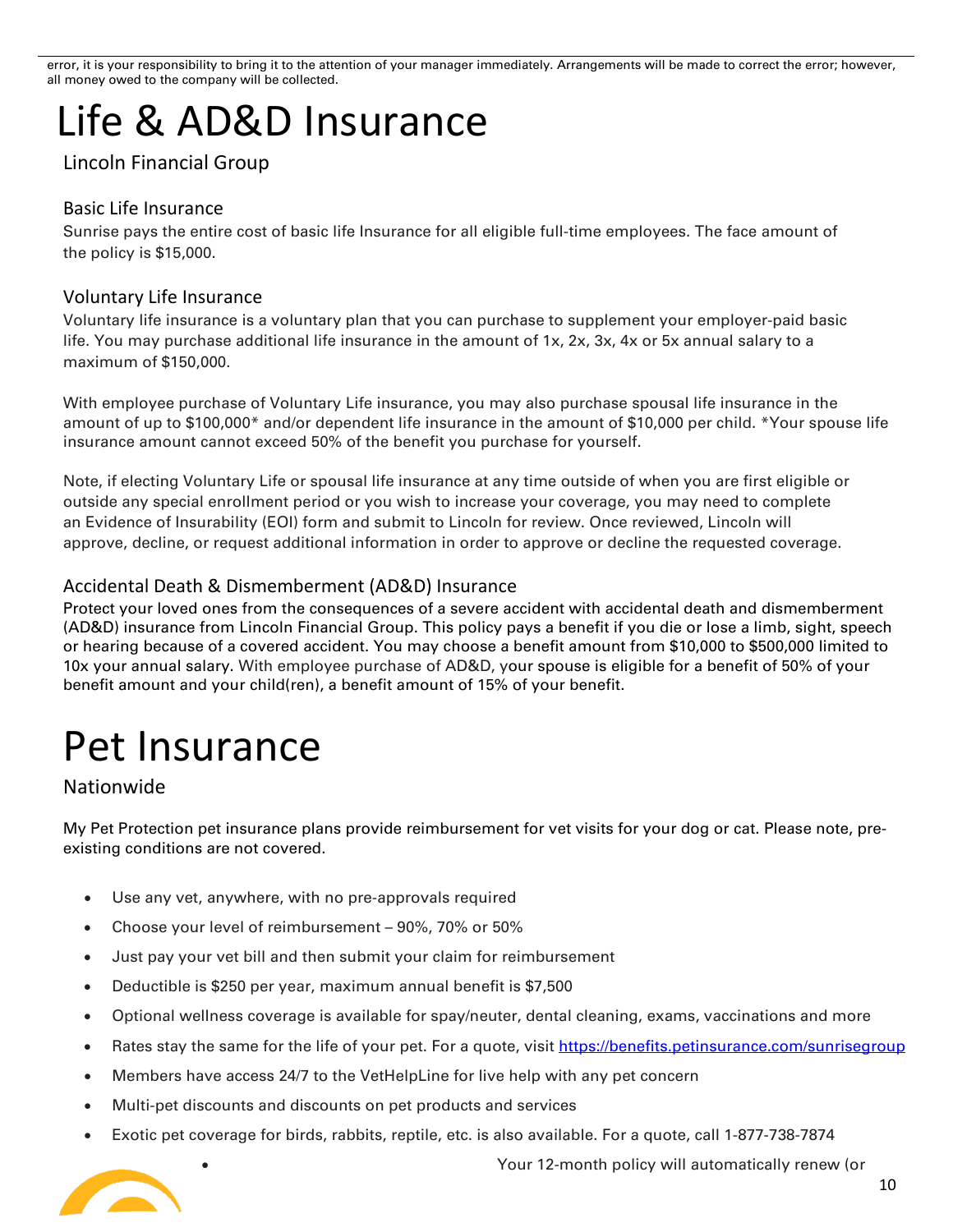## <span id="page-10-0"></span>Employee Assistance Programs (EAP)

<span id="page-10-1"></span>Lincoln Financial Group

### Lincoln *EmployeeConnect*<sup>SM</sup>

Life has its share of ups and downs — and sometimes you may need a little guidance through the "downs." EmployeeConnect services offer an array of confidential services to help you and your loved ones meet the challenges that life, work, and relationships can bring. Your Employee Assistance Program (EAP) through Lincoln provides you and your household members with free, confidential, in-the-moment support to help with personal or professional problems that may interfere with work or family responsibilities like:

- **Family**
- **Parenting**
- **Addictions**
- **Emotional**
- **Legal**
- **Financial**
- Relationships
- **Stress**

When you call, an *EmployeeConnect* counselor (master's level clinician with at least three years of experience in counseling) will confidentially assess the problem, assist with any emergencies, and connect you to the appropriate resources.

- Strictly confidential
- Provided at no charge to you
- Up to five sessions per person, per issue, per year
- In-person help with short-term issues
- Available to you and your dependents 24/7
- Call toll free 1-888-628-4824
- Visit [www.GuidanceResources.com](http://www.guidanceresources.com/) Username: LFGSupport, Password: LFGSupport1

### <span id="page-10-2"></span>Lincoln LifeKeys®

No matter how well you plan, unexpected challenges will arise. When they do, help and support are nearby  $$ thanks to LifeKeys® services from Lincoln Financial Group.

- Save money on shopping and entertainment
- Protection against identity theft
- Online will preparation
- Guidance and support for your beneficiaries

### <span id="page-10-3"></span>Lincoln *TravelConnect*

TravelConnect is a comprehensive program that can bring help, comfort, and reassurance if you face a medical emergency while traveling 100 or more miles from home. Whether traveling for business or leisure, if you are enrolled in life and/or AD&D insurance, you and your loved ones can count on *TravelConnect* for responsive and caring support — 24 hours a day, 7 days a week. Get help with

- ID recovery assistance
- Vehicle return
- Emergency travel arrangements
- Lost or stolen travel documents
- Language translation services
- Medical and dental referrals
- Evacuation coordination for an emergency
- And more

For a complete list of TravelConnect<sup>SM</sup> services, go to mysearchlightportal.com and enter

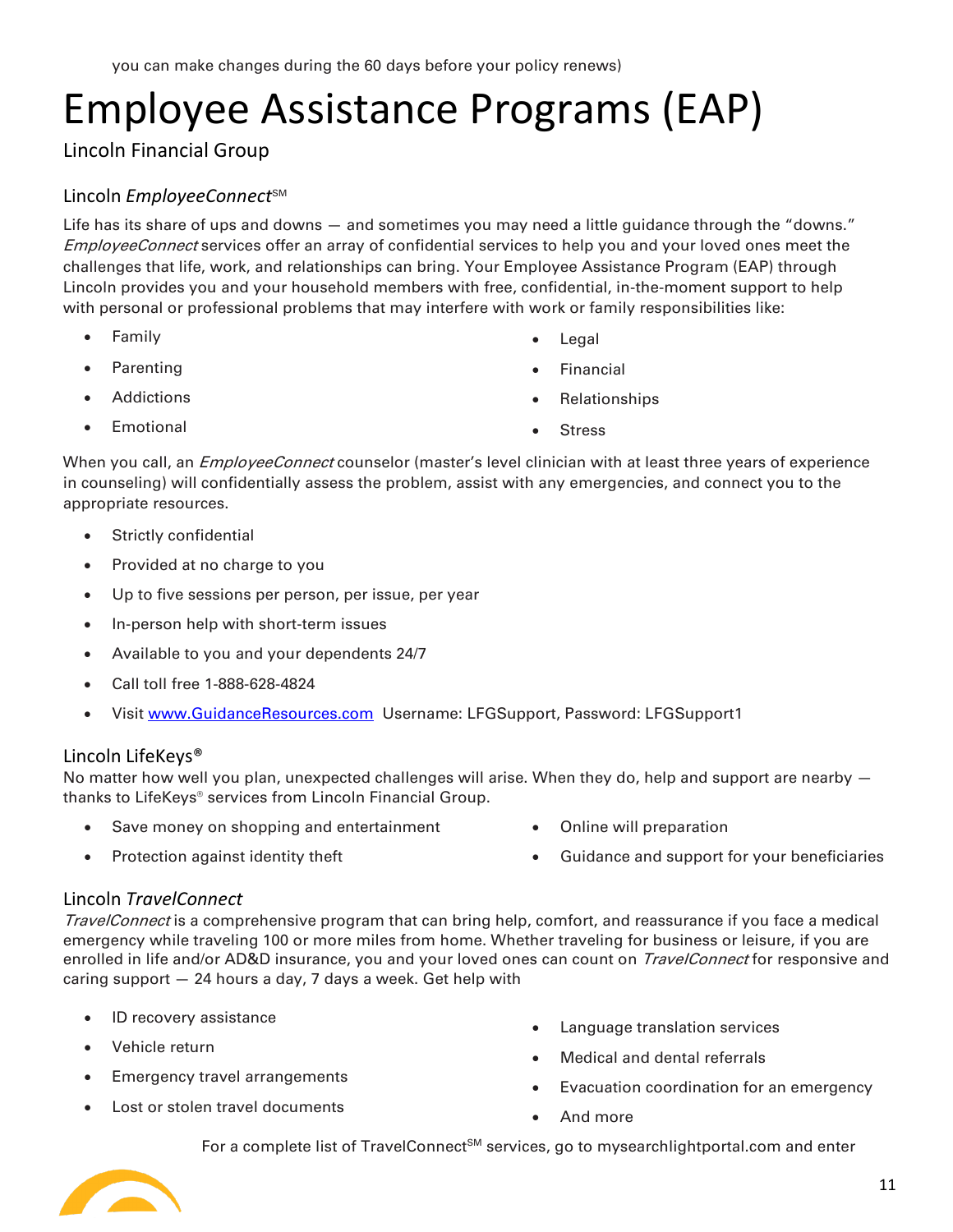## <span id="page-11-0"></span>Educational Assistance & Loan Repayment

### Sunrise & Goodly

At Sunrise we support our employees' career goals by offering a competitive educational assistance program. We encourage our employees to pursue career paths within the industry. With minimum requirements for eligibility, you, as an employee, can take advantage of our Educational Assistance Program.

At Sunrise, eligible employees may participate in the Educational Assistance Program after just one year of employment. The program also provides financial assistance to applicable professional certifications and licenses.

#### "Through our investment in you, we grow together!"

Sunrise has partnered with Goodly to offer a student loan repayment benefit. Sunrise makes contributions directly to your student loan as a secondary payment to help you pay off your student debt faster. Goodly helps the average borrower pay off their student loans years faster.

#### The Student Loan Repayment Program from Sunrise:

- You will receive a tax-free monthly contribution of \$100 that will be made directly to your loan servicer.
- You should continue making your regular payments to your servicer.
- Employer contributions are made as a secondary payment to the principal of your loan, allowing you to get out of debt sooner and save on interest over the lifetime of your loan.

To set up your Goodly account, you will need the most recent statement from your student loan servicer, which must include:

- Your full name
- Date of birth
- Name of the student loan servicer
- Full account number
- Payment address for the student loan servicer

#### Getting Set Up:

- Click the link<https://app.goodlyapp.com/employee/accept/UUvknkhJxvBB> to be taken to your account setup page
- Create your account by providing some basic information about yourself
- Sync Your Loans by providing basic loan account information and uploading your most recent statement